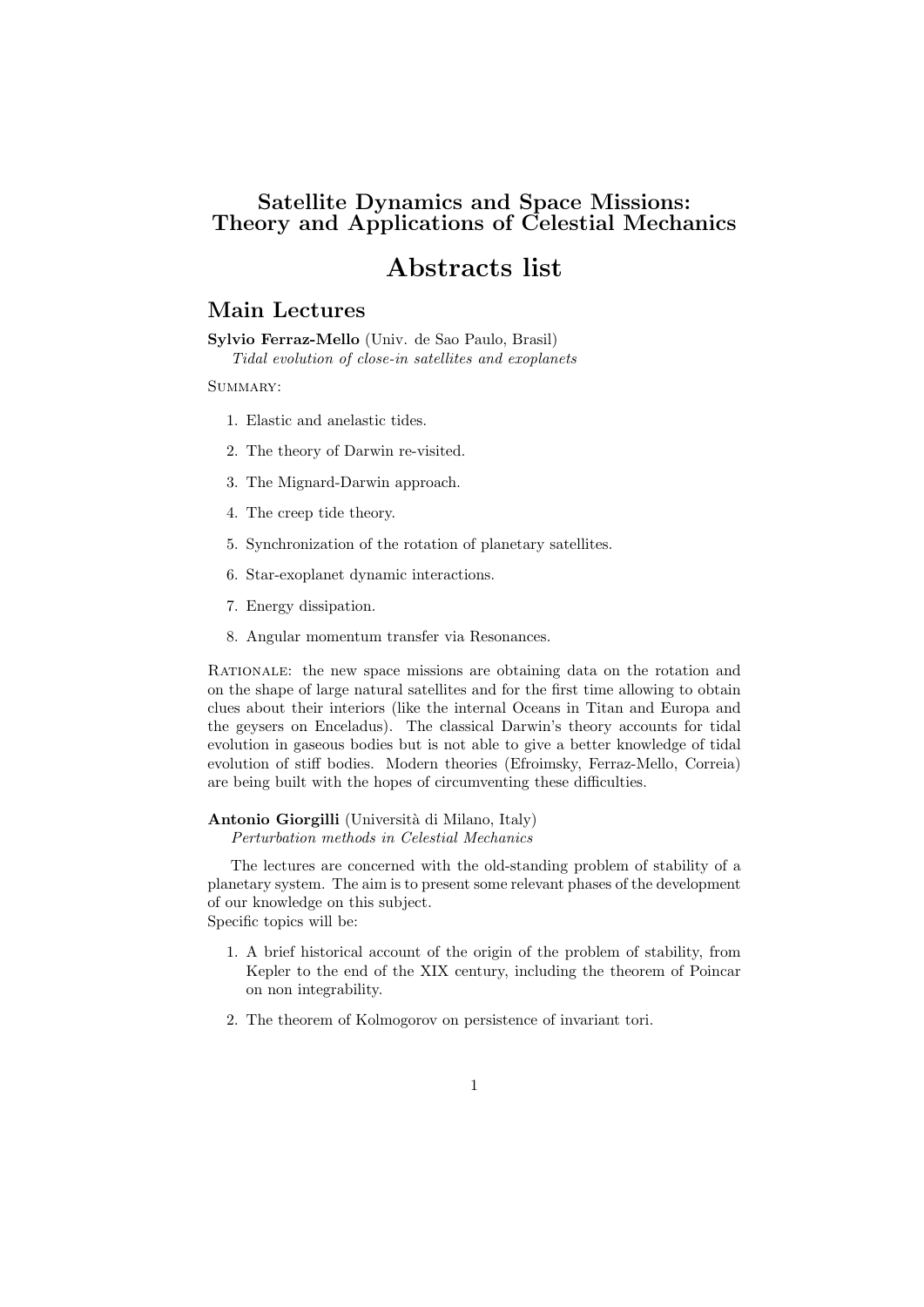- 3. The problem of stability of an equilibrium and of an invariant torus, through the theory of Poincaré and Birkhoff.
- 4. The long time stability, with the general formulation of the theorem of Nekhoroshev on exponential stability and the concept of superexponential stability.
- 5. A short discussion of some recent results based on computer assisted methods.

See the webpage

http://www.mat.unimi.it/users/antonio/SDSM-2017/SDSM-2017.html for the slides of the lectures.

Anne Lemaitre ( Université de Namur, Belgium) Space Debris: From LEO to GEO

The presentation will focus on the dynamics of space debris in the Earth environment, with a celestial mechanics and theoretical point of view, and not with an operational perspective. Concretely it will be divided in 6 parts:

- 1. I shall present the Earth space junk, with the description and the evolution of the debris population, and describe the main forces acting on them, their relative importance and the main regions of interest (Low, Medium and Geostationary Orbits, later called LEO, MEO and GEO).
- 2. The resonances are present at several levels : gravitational resonances, for MEO and GEO, but also lunar-solar resonances, and secondary resonances involving the Sun. A classical Hamiltonian approach is proposed for GEO or MEO regions, with different associated toys models.
- 3. Some numerical integrations, their limits, their characteristics, symplectic or not, for short or long time integrations will be presented, commented and compared. Chaotic indicators (MEGNO in particular) are connected, and allow to put the stability of some regions into perspective.
- 4. The solar radiation pressure will be investigated with more details, without or with shadowing effects especially in the GEO region.
- 5. For the LEO, the atmospheric drag plays an important role on the dynamics, dependent on the ballistic coefficient. Some comparisons will be presented, concerning the solar activity and the consequences on the reentry times.
- 6. A few words about the rotation of the debris, the explosions and collisions mechanisms, and the possibility to simulate those events in a synthetic population will conclude the course.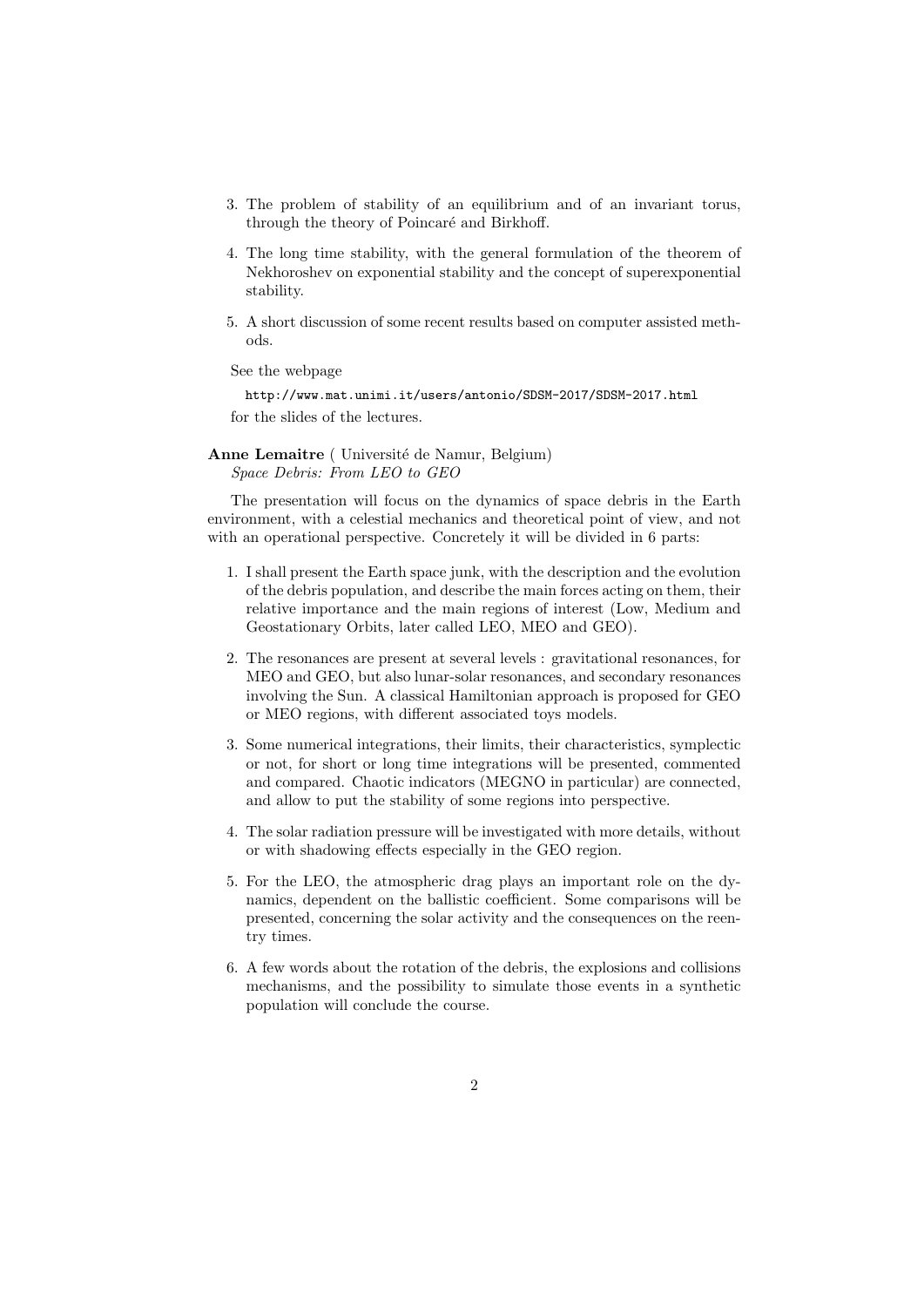### Andrea Milani (Università di Pisa, Italy)

Space missions for minor-body science

A short theoretical introduction, many case studies, discussion of goals and results (when available).

- 1. Mission design and implementation: a difficult process Case A: ROSETTA, cometary mission (Deep Impact).
- 2. Case B: MORO, a proposed lunar mission (Clementine, GRAIL) Case C: DON QUIXOTE, a proposed deflection experiment (AIM-AIDA-DART).
- 3. Case D: DAWN, rendez-vous asteroids mission (PIAZZI, Kontiki, CON-TOUR, NEAR) Asteroid families, proper elements, and asteroid ground truth.
- 4. Case E: Osiris-REX, asteroid sample return (HAYABUSA I and II) Next missions: LUCY, PSYCHE, Trojan and main belt asteroid missions.

Josep M. Mondelo (Univ. Autnoma de Barcelona, Spain) Design of libration point trajectories using invariant manifolds

The goal of the course is to provide the necessary techniques to be able to compute a libration point trajectory that satisfies certain requirements. The contents of the lectures will include:

- 1. Dynamical systems concepts ("What is a manifold? And an invariant manifold?").
- 2. Numerical computation of periodic orbits and invariant tori.
- 3. Numerical computation of invariant manifolds of fixed points, periodic orbits and invariant tori.
- 4. Differential correction and numerical continuation.
- 5. Some semianalytical techniques: Lindstedt-Poincar and the parameterization method.
- 6. Transfer trajectories using invariant manifolds.
- 7. Computation of homoclinic and heteroclinic connections.
- 8. Connecting trajectories around different libration points.

Daniel J. Scheeres (University of Colorado, USA) The Mechanics of Asteroid Exploration: OSIRIS-REx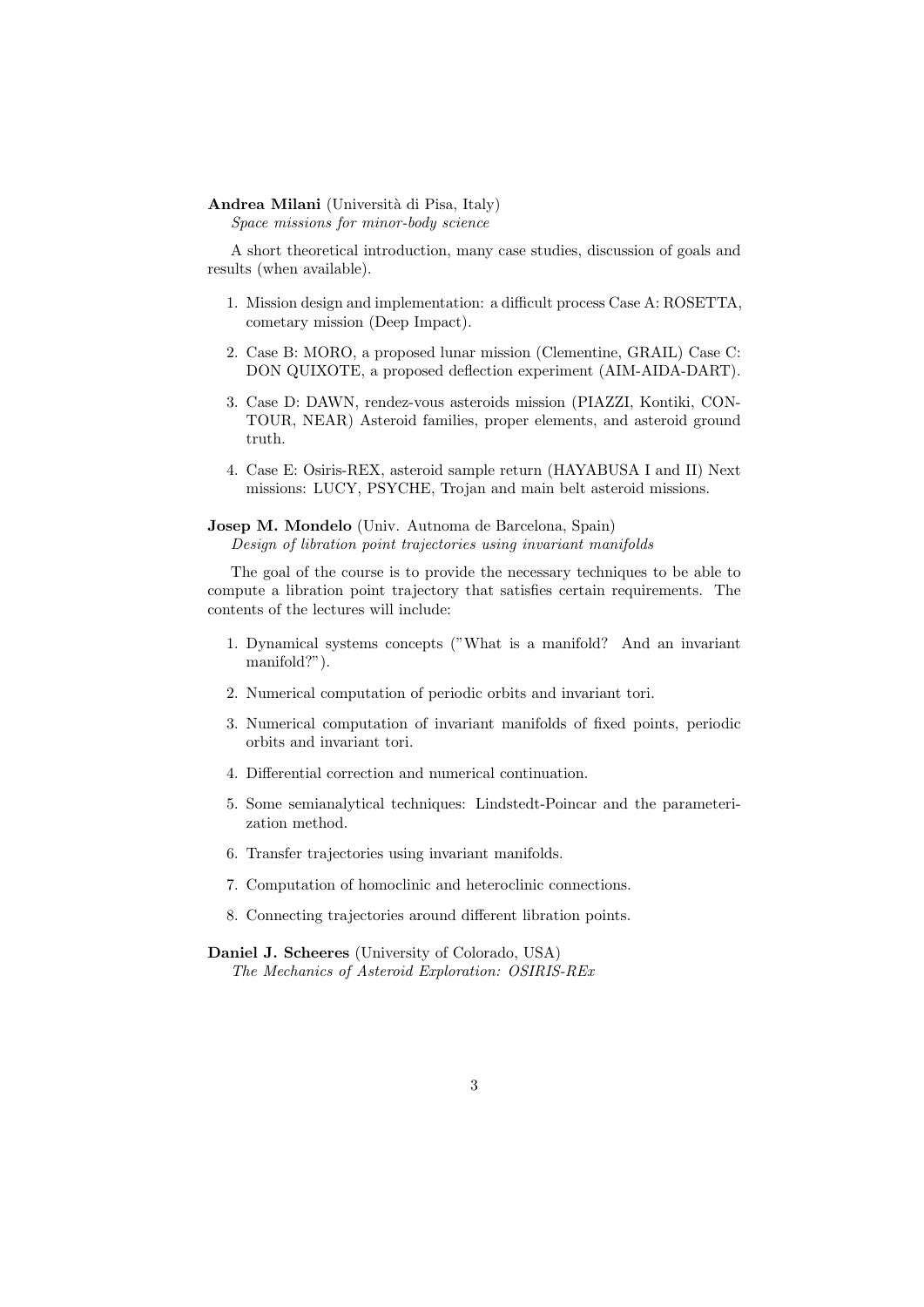This lecture will focus on the orbital mechanics and design of suitable spacecraft trajectories about small solar system bodies. These systems are characterized by spinning, non-spherical mass distributions with strong perturbations from solar radiation pressure. As a focus for this talk the close proximity orbit design of the OSIRIS-REx mission will be detailed and discussed.

#### Evolution of Rubble Pile Bodies

Small asteroidal bodies in the solar system are now thought to primarily consist of rubble piles, size distributions of competent components resting on each other. This simple morphology can be related to several observed aspects of small asteroids, including the formation of binary systems, asteroid pairs and super-critical rotating rubble piles. This talk will discuss some current thinking and hypotheses about small asteroids that comes out of this simple model, and identifies upcoming space experiments that will shed light on the physical nature of these bodies.

# Lectures

## Massimiliano Vasile (University of Strathclyde, UK) Uncertainty Quantification in Astrodynamics

This lecture will provide an overview of methods and techniques for uncertainty quantification with specific application to astrodynamics. The lecture will focus mainly on two aspects of uncertainty quantification, uncertainty modelling and uncertainty propagation, with some examples of conditioning. The lecture will cover both intrusive and non-intrusive methods for uncertainty quantification and will provide the attendees with some elements of both probability and imprecise probability models. The theory will be accompanied with some examples of applications in astrodynamics.

#### Multi-Objective Optimal Control

This lecture is an introduction to methods and applications of multi-objective optimal control. The lecture will start by presenting some fundamental concepts of multi and many-objective optimisation: Pareto efficiency, Pareto set and Pareto front, scalarisation methods, Karush-Kuhn-Tucker optimality conditions. It will then proceed by introducing the extension of Pontryagin's maximum principle to the case of multiple objectives. Finally it will present some numerical methods for the solution of multi and many-objective optimal control problems together with some examples of applications in aerospace.

# Laboratory Session

## Anna Maria Cherubini (Università del Salento, Italy)

During this session we will propose ideas for preparing a scientific talk, and discuss how to structure a presentation and communicate results in a clear and effective way.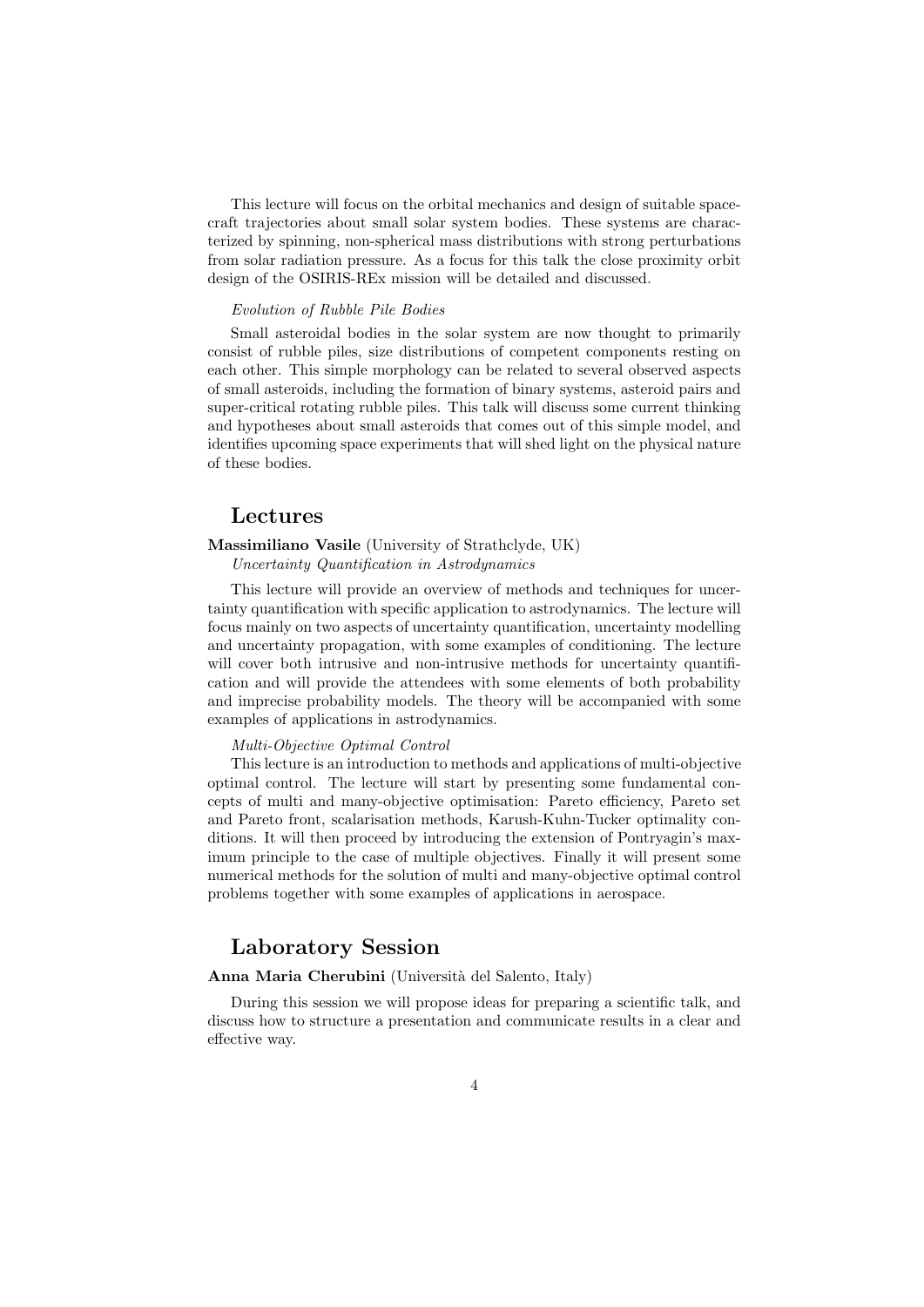Examples, and counterexamples, will be proposed, possibly with the help of the public.

# Contributed Talks

## 1) Andoh Michael Afful (RMIT University, Australia)

Multiple Model Estimation for Space Object Characterisation

As the number of space debris object increases, timely orbit determination and prediction along with object characterisation has become crucial for space situational awareness. In this paper, an algorithm to characterise space objects are proposed based on the multiple model estimation. The motivation for this study is as a result of employing adaptive estimation techniques to determine unknown model parameters such as size shape and surface characteristics while estimating position, velocity, attitude and attitude rates of a space object. The multiple model technique will employ UKF estimation approach to infer the unknown state vector compromised of position and respective temporal rates. Estimates of the likelihood of each hypothesis given the available measurements will be provided from the estimation approach. The performance of this strategy is assessed via simulated scenarios.

#### 2) Christoph Burger (University of Vienna, Austria)

Realistic modeling of collisional water transfer and loss during planet formation

Even most state-of-the-art N-body simulations of late-stage planet formation still assume perfectly inelastic merging once two bodies collide. This strong simplification of the actual collision physics falsifies results in general, and particularly for volatile constituents like water, which are in addition found preferentially at or close to the surface. Our aim is to investigate how the outcome of individual collisions can influence the overall picture of water transfer and loss during (terrestrial) planet formation, believed to be one of the most important factors for planetary habitability. High resolution Smooth Particle Hydrodynamics (SPH) simulations enable us to study the principal outcome as well as the detailed fate of different materials in collisions, covering all outcome regimes from low-velocity, almost perfect merging, to fast and highly erosive, as well as hit-and-run encounters. In addition to the impact velocity other parameters like the impact angle, the colliding bodies' mass ratio and also the total colliding mass play a crucial role, especially if transitions, like from accretion/erosion to hit-and-run, or from subsonic to supersonic impacts, become important.

## 3) Josué Cardoso dos Santos (UNESP - Sao Paulo State University, Brasil) Study of the roto-translational dynamics using intermediaries: numerical experiments

The present work deals with the roto-translational motion of an axisymmetric rigid body, considering this body under the influence of a central gravitational field. Following Ferrándiz and Sansaturio a Hamiltonian formalism is considered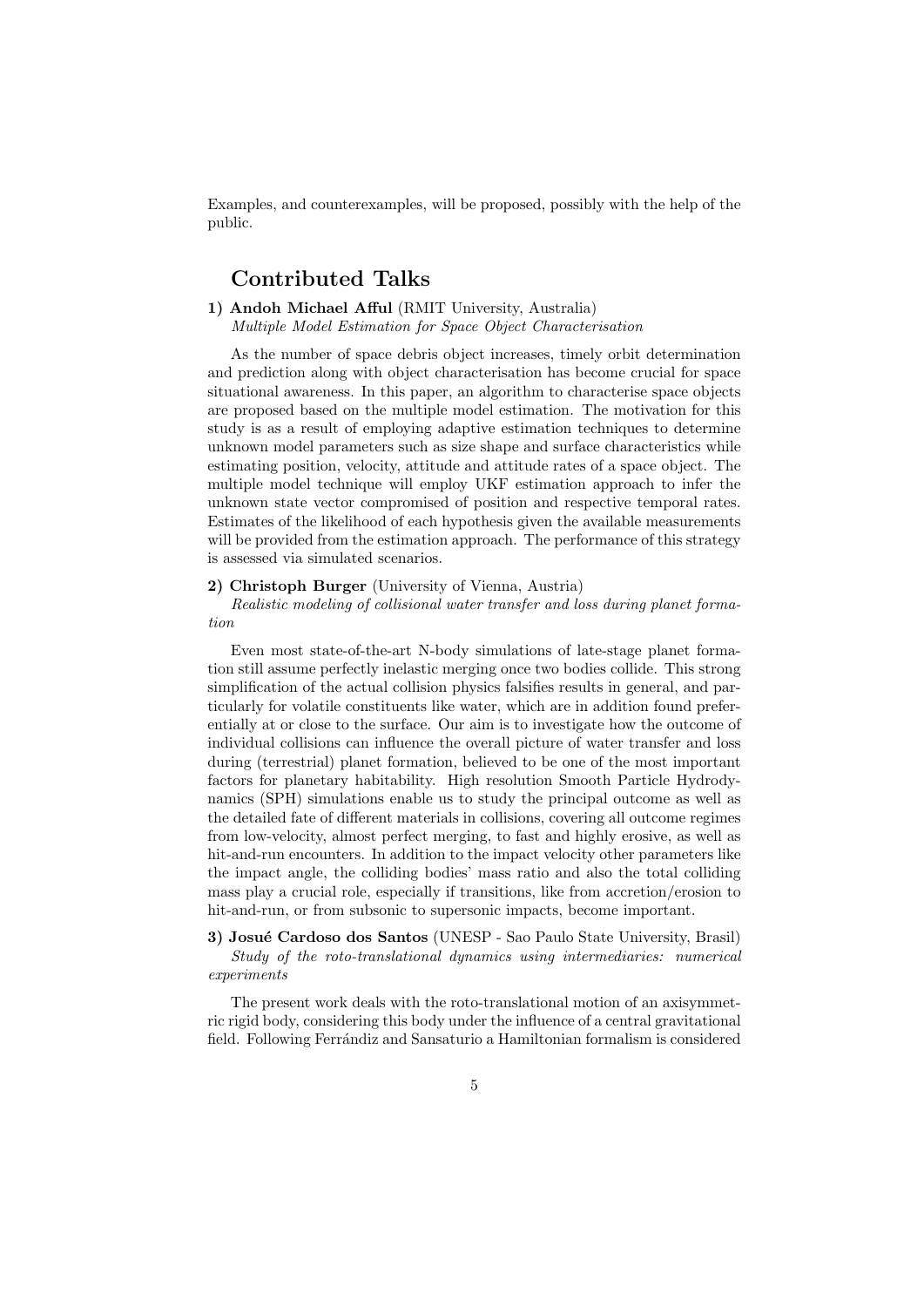based on the total angular momentum and the canonical variables associated, and the model is shaped as a perturbation of the Keplerian motion plus the freerotation of a rigid body, where the elimination of the nodes is used to reduce two degrees of freedom of the problem. Despite this, the system of equations of motion is non-integrable. The concept of intermediary Hamiltonian is then used to propose a simplification of the system which is integrable in terms of elliptical integrals. An alternative procedure proposed by one of the authors may be followed identifying a second model, where now the canonical transformation known as elimination of the parallax is used before the process of building of a second intermediary Hamiltonian. This second intermediary becomes integrable in terms of elementary functions. As part of the full two-body dynamics, different values of the parameters: relative masses of the bodies and the shape of the rigid body, are considered to visualize possibilities of applications to problems such as binary asteroids and artificial satellite attitude propagation. Numerical experiments are made to compare the order of approximation of the two intermediary Hamiltonians with respect to the full model under the MacCullagh approximation. In all the cases considered in the numerical simulations, both models present good precision after hundreds of orbits for a system with a rigid body in an eccentric relative orbit, with some advantage for the model with elimination of the parallax. Joint work with Sebastin Ferrer and Daniel J. Scheeres.

### 4) Valerie Chopovda (Massey University, New Zeland)

Planar periodic orbits arising from the Schubart-like periodic orbit in the Caledonian four-body problem

We consider the special case of the planar four-body problem where the system is symmetric and consists of four equal masses. The bodies are initially collinear with transverse velocities. Starting from a planar Schubart-like orbit found by Sweatman in 2014, we generate a family of related symmetric periodic orbits. The stability of the family of orbits is studied by applying various perturbations to the orbits. Joint work with Winston Sweatman and Robert McKibbin, Institute of Natural and Mathematical Sciences, Massey University, Auckland

#### 5) Vincenzo Di Pierri (Università di Pisa, Italy)

## Testing alternative theories of gravity with the BepiColombo Radio Science Experiment

The parameterized post-Newtonian (PPN) formalism is a general metric theory of gravity depending upon 10 parameters, called post-Newtonian parameters. In particular, experiments within the Solar System can be described within the PN limit, that is the regime of slow motion and weak fields, which includes all the symmetrical metric theories of gravity, with vanishing torsion tensor. In this work we introduce torsion theories, which are metric theories with non-vanishing torsion tensor, in their PPN expansion. In this framework we derived the equations of motion of a massive body including torsion, describing the dynamical effects by means of some torsion parameters to be added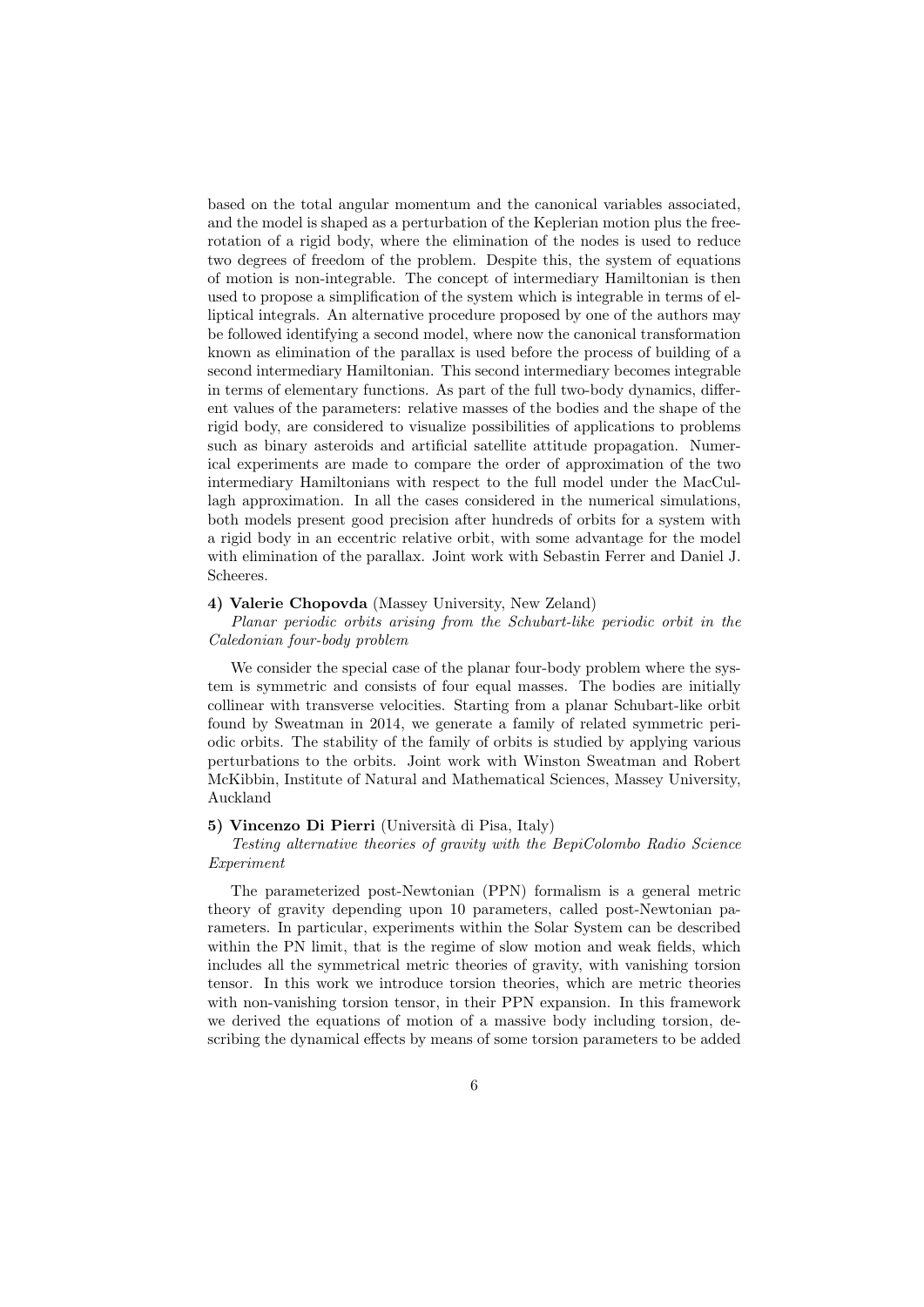to the standard PN parameters. We will show how the torsion parameters can be estimated with the ESA-BepiColombo radio science experiment (RSE). To this aim, we imple- mented the torsion contribution to the dynamics in the OR-BIT14 software, which is an orbit determination code specifically developed for the Bepi- Colombo RSE by the Celestial Mechanics Group of the University of Pisa. The software allows for both the simulation of radio observables (range and range-rate) and for the determination of a large number of parameters concerning fundamental physics and Mercury geophysics by means of a global least squares fit. We will show the results of a set of simulations performed with OR-BIT14, with the aim of estimating the torsion parameters. We will also discuss the issues arising from correlations between PN and torsion parameters. Joint work with Giacomo Tommei, Giulia Schettino, Andrea Milani.

#### 6) Alessandro Fiocchi (Universit`a di Roma 'La Sapienza', Italy)

Analysis and design of reflector antennas for deep space and radioastronomical missions

The main focus will be on depicting the steps towards designing a functional receptacle system suitable for deep space communication, doing so some great examples of reflector antennas will be carefully studied such as ESA's Cerebros and NASA's Goldstone stations. Furthemore Japan's interest in space exploration has brought some noteworthy results regarding satellite transmission technology, consequently papers from JAXA scientific professionals will be examined thoroughly although they will not be the main subject of this presentation. Deep space communications tackle great engineering problems, usually dealing with low power radiation and hardly ever with high signal-to-noise ratios (SNR), narrow bandwidth, low capacity transmission channels, short visibility periods. Evaluating the free-space path loss (FSPL) for example has several layers of complexity; at first glance, the formula is straightforward and gives a good rounded up value of the attenuation given by the Hertzian channel.  $\text{FSPL} = (4\pi d\lambda)^2$ . Nevertheless, the only degree of freedom is the frequency and altering that parameter has an incredible impact on the overall link budget evaluation, as evidenced below in section 1.3. An example of FSPL values relative to BepiColombo is hereby reported for reference: FSPLmin=287,41 dB and FS-PLmax=290,82 dB. The former is derived for a signal using the bottom-end of Ka band (lambda max $=0.0111$  m) and travelling the shortest distance possible dmin=91,69?109 m. The almost 4 dB difference to the latter is due to the higher frequency and the longer path that have been taken into account for a worst case evaluation (lambda min=0,0075 m and dmax=207,51?109 m). It is interest to notice that a single signal suffers from various impairments since it contains multiple wavelengths within it, and not just an lambda min or a lambda max. Nevertheless the factor that represents analytically the medium (or constitutive relation) can be linear as well as a complex dyadic, causing the signal to struggle with attenuation, scattering, shifts of phase, polarization damages and much more; some loopholes exist that help minimize these destructive effects, such as choosing the optimal frequency of operation. Communications is not the only field of application in which antennas fit perfectly, passive system have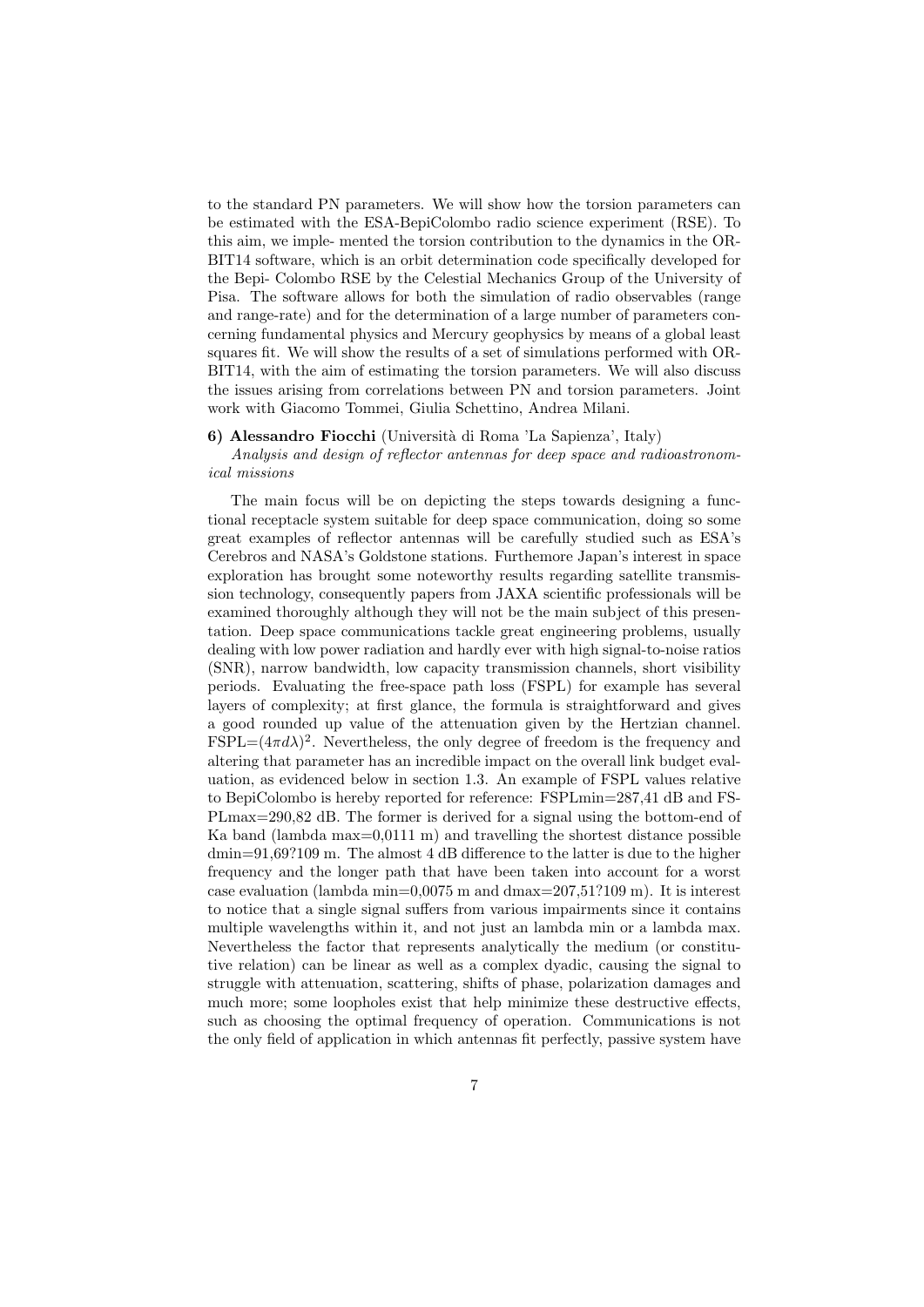been widely used as "listener" or radio waves, the so called radiotelescopes; they played a huge role in radio astronomical research. Results of simulations run thanks to the GRASP software from TICRA will be presented in order to verify and compare the results reported.

## 7) Stefan Frey (Politecnico di Milano, Italy)

Density-based method for the evolution of a cloud of fragments in elliptical orbit

Clouds of fragments in highly eccentric orbits (HEOs), such as the geosynchronous transfer orbit, are subject to the effect of different perturbations due to large changes in altitude over a course of a single orbit. Atmospheric drag and Earth's oblateness are the dominant perturbations at low altitudes. At high altitudes, perturbations from third bodies and solar radiation pressure become relevant, especially for small fragments typically characterised by large area-to-mass ratios. During their orbital lifetime, these fragments interact with the population of the low Earth orbit (LEO), and pose a threat to operational spacecraft. In this work, the evolution of the fragment cloud is modelled with a density-based approach where the cloud of objects is treated as a continuum fluid and propagated using semi-analytical techniques coupled with the continuity equation. Such an approach, applied to the LEO case, was demonstrated to be efficient and accurate compared to results obtained from propagating the trajectory of each single fragment with numerical techniques. The perturbations taken into consideration in this preliminary work are air drag and Earth's oblateness. The collision risk with objects in LEO is assessed with two different methods which are compared; one method assumes the kinetic gas theory, the other geometrical considerations. The short-, mid- and long-term evolution of the cloud is analysed and the repercussions on objects residing in LEO are discussed. Joint work with Camilla Colombo

#### 8) Pol Gurri (Universitat Politècnica de Catalunya, Spain)

Mass and eccentricity constraints on the planetary debris orbiting the white dwarf WD 1145+017

Being the first of its kind, the white dwarf WD 1145+017 exhibits a complex system of disintegrating debris which offers a unique opportunity to study its disruption process in real time. Even with plenty of transit observations there are no clear constraints on the masses or eccentricities of such debris. Using N-body simulations we show that masses greater than  $\simeq 10^{20}$  kg (a tenth of the mass of Ceres) or orbits that are not nearly circular (eccentricity  $> 10^{-3}$ ) dramatically increase the chances of the system becoming unstable within two years, which would contrast with the observational data over this timespan. We also provide a direct comparison between transit phase shifts detected in the observations and by our numerical simulations.

## 9) Davide Menzio (Politecnico di Milano, Italy)

Flyby design in the circular-restricted free body problem

Flyby has always been particularly appealing to mission designers since it gives the possibility to alter the spacecraft trajectory at no cost in term of pro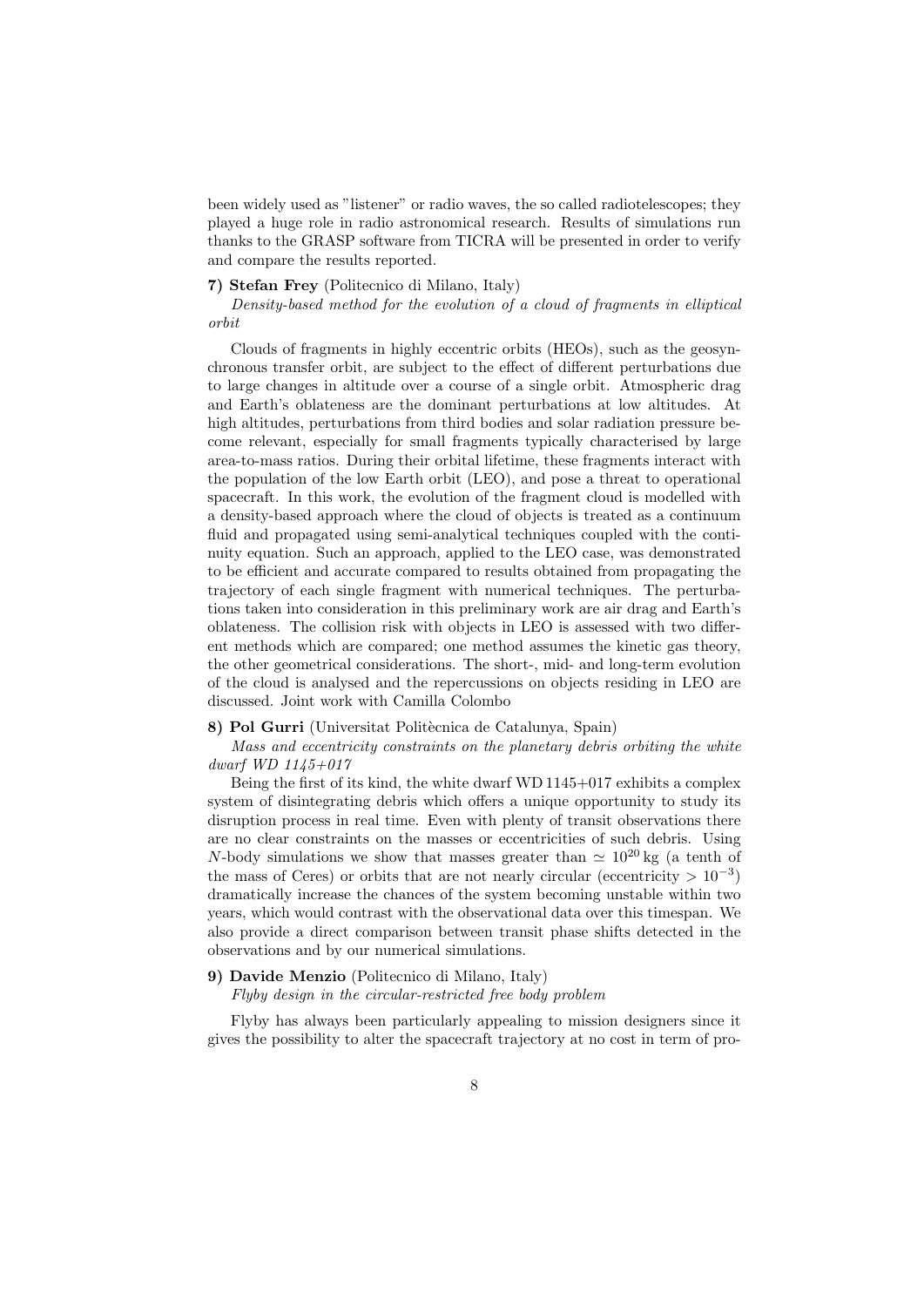pellant. Its exploitation has opened up unattainable interplanetary deep space and outer planets missions, new launch windows opportunities and new ways to achieve capture, making flyby a priceless resource in mission analysis. The implementation of a flyby in the design of interplanetary trajectories consists generally in a problem of phasing with the encountered planet and energy gain. Over the years, these two aspects have always been tackled separately solving the former one with Lambert algorithm and the latter one with the Tisserand Map. Both methods represent an essential tool to achieve an optimal design, although a comprehensive and simultaneous solution has not been implemented yet since each theory, formulated in a specific gravitational model, is not directly resolvable in the other environment. The aim of this paper consists in solving the phasing condition in the circular restricted body problem by mean of an energy-based approach. This function is demanded to the Tisserand parameter which allows to satisfy directly the sufficient conditions of relative incoming and outcoming velocities equal in magnitude and provides an estimation of the periapsis. The pursuit of the possible trajectories in the infinite solution space is performed through a gradient-based approach which constrains the Jacobi constant to the flight time and to the periapsis, legacy of the phasing and the energy respectively. In the end, the minimum delta-v represents the criterion of selection of the optimal solution. Limits of the applicability of such method are discussed and new formulation of the Tisserand parameter is speculated which would in principle augment its application without restrictions. Joint work with Camilla Colombo.

### 10) Cezary Olszowiec (Imperial College, London, United Kingdom)

Superheteroclinic orbits, heteroclinic bifurcations and shadowing of the scattering maps

Although the system which we investigate originates from game theory, the problems which we tackle and dynamical behavior we try to explain, might arise as well in the celestial mechanics models. We consider a Rock-Scissors-Paper game between two agents X, Y. The interaction matrices depend on two parameters  $\epsilon_X, \epsilon_Y \in (-1, 1)$  and the dynamics are described by the coupled replicator equations. We provide the description of naturally appearing heteroclinic network and investigate asymptotic and chaotic behavior in its neighbourhood. We find that the infinite switching happening near the network cannot be described by the full-shift on two symbols and its form strongly depends on the parameter values. In the system we observe different bifurcation scenarios: e.g. transition from order to chaos (through Hamiltonian case where invariant tori and chaos might be observed), loss of one dimension of the local stable manifold of the heteroclinic subcycle or disappearance and appearance of the local stable and unstable manifolds of the different subcycles at the same time. As well we investigate numerically the existence of the heteroclinic connection between different subcycles (i.e. a superheteroclinic orbit, compare with [2]) and its bifurcation to the different heteroclinic connections (forward and backward) from the hyperbolic fixed point to the subcycles. We describe a very peculiar closed loop of scattering maps (between certain invariant manifolds) that ap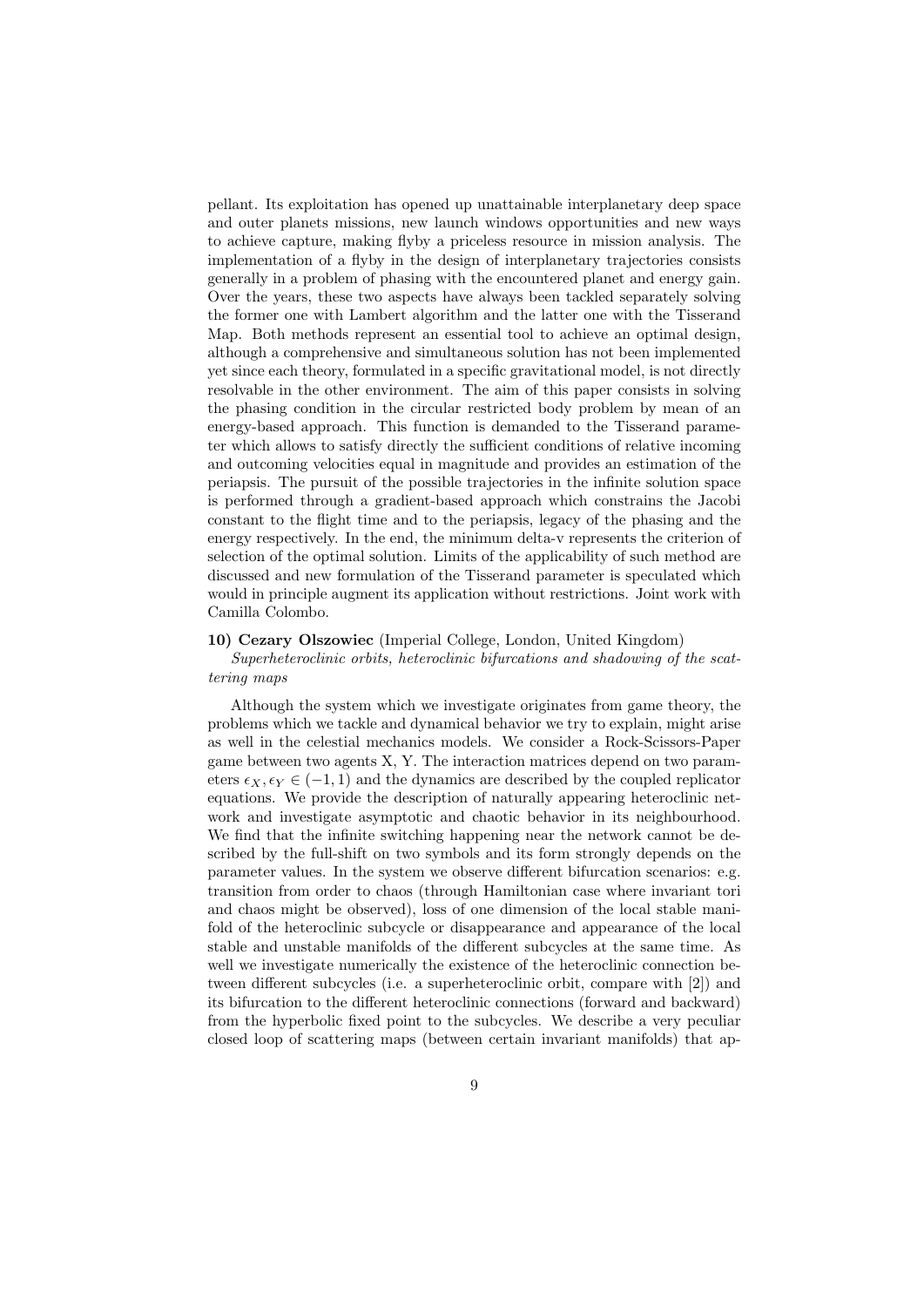pear in this model and prove that it is possible to shadow this loop in the whole phase space. We investigate the form of these scattering maps (depending on the parameter values) and its consequences for the dynamics (e.g. existence of blender).

This is a joint work with M.Capinski and D.Turaev.

[1] C.Olszowiec "Complex behavior in cyclic competition bimatrix games"

[2] L.P.Shilnikov, D.Turaev "Super-homoclinic orbits and multi-pulse homoclinic loops in Hamiltonian systems with discrete symmetries"

11 Fabrizio Paita (Università di Roma 'Tor Vergata', Italy) The dynamics of the Laplace resonance

In this presentation we consider the three body resonance characterizing the dynamics of the Jovian moons Io, Europa and Ganymede, which is commonly known as "Laplace" resonance. Focusing on its history over short time scales, we derive a conservative, planar Hamiltonian that approximates it. Its validity is confirmed through comparison with a Cartesian formulation of the model and an appropriate set of ephemerides. Furthermore, after a suitable canonical change of coordinates, we simplify even further and retain only the purely resonant terms. This model has exactly one stable equilibrium, while the Laplace resonance appears as a periodic orbit. By implementing a normal form around the equilibrium, we obtain a one degree of freedom Hamiltonian where the equilibrium itself appears as an elliptic fixed point bounded by a separatrix, beyond which rotating solutions exist. We show that the Laplace state is close to one of these solutions, and we identify approximate initial conditions leading to the two families.

## 12 Matteo Romano (Politecnico di Milano, Italy)

Planetary protection analysis for interplanetary missions

Uncertain orbit determination and modelling of the effects of manoeuvres during interplanetary missions may cause spacecraft of launcher stages to have close encounter or impact with celestial bodies within 50 or 100 years, potentially putting humans or biological research at risk. Planetary protection requirements have been created to set an acceptable limit to the impact probability estimated during the mission design phases. The representation of the spacecraft state may in some cases become unreliable due to accumulating numerical errors during the integration. This problem is usually approached by using high order integration methods, but better long term accuracy can be obtained with more efficient propagation methods. Impact probability is usually estimated via Monte Carlo Simulation, which however is a computationally expensive method, thus making more efficient sampling necessary to obtain robust estimations with a reduced number of input samples and integration time. This work proposes a different approach to improve numerical propagation and probability sampling in planetary protection analysis, using the SNAPPshot tool suite for the verification of the compliance to planetary protection requirements, developed at Southampton University in the framework of an ESA study, as a starting point. In our work, the numerical solution is made more accurate and qualitatively closer to